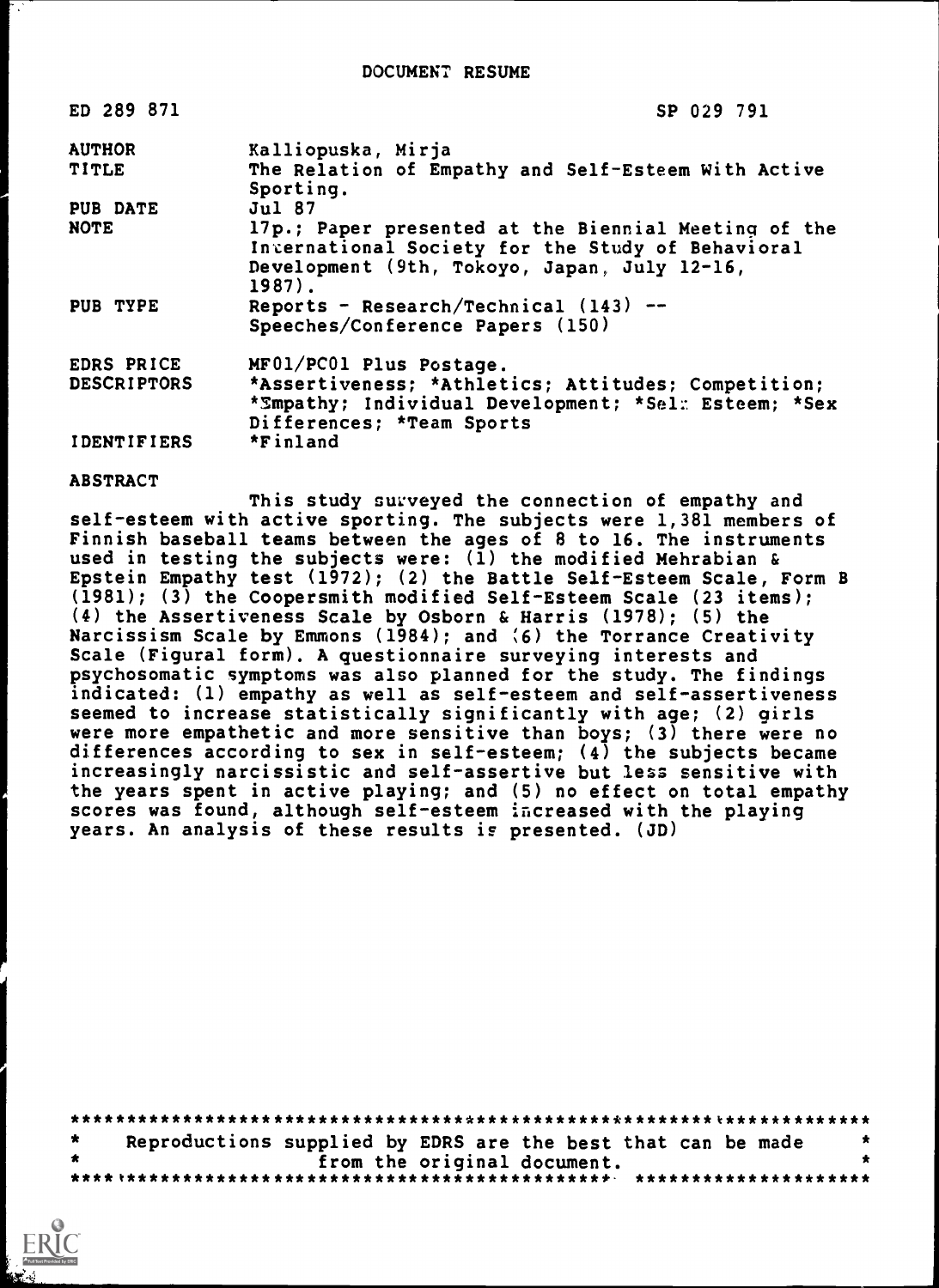## THE RELATION OF EMPATHY AND SELF-ESTEEM WITH ACTIVE SPORTING Mirja KaIllopuska

University of Helsinki, Department of psychology, Box 54, 00131 Helsinki, Finland

"PERMISSION TO REPRODI ICE THIS

r <u>n Ka</u><br>or MATERIAL HAS BEEN GRANTED BY

TO THE EDUCATIONAL RESOURCES INFORMATION CENTER (ERIC)"

U S DEPARTMENT OF EDUCATION Office or Educational Research and improvoment EDUCATIONAL RESOL RCES INFORMATION CENTER (ERIC)  $\mathbf{1}$ 

This document has been eproduced as<br>received from the Person or organization<br>originating

0 Minor changes have been made to Improvc reProductif Oujhty

Pointci∩i view or upiniondistated in Ihis docu<br>Tient, dc. not inecassarily represe \ti official<br>CERI position or policy

 $\mathcal{Z}$ 

 $\sigma$  $N$  $\overline{O}$  INFO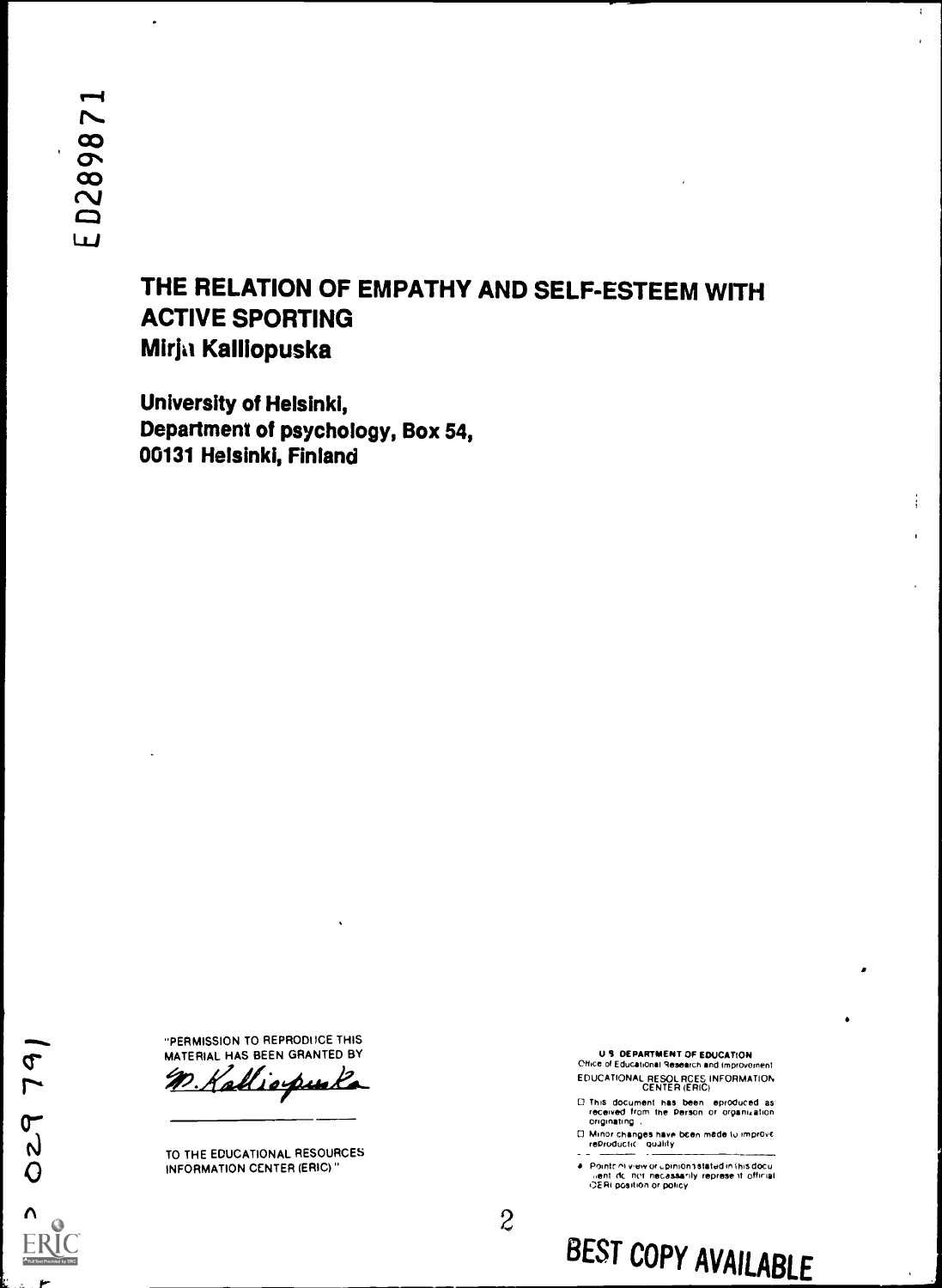#### ABSTRACT

The aim of the study is to survey the connection of empathy and self-esteem with active sporting. We suppose that active sporting interest can increase self-esteem and empathy.The form of sport chosen was Finnish baseball (the national game) as it is a team play requiring intellectual capacities and cooperation. Trierefore it was assumed that several years of active baseball playing would promote the player's capacity of consideration of othors.

The subjects were gathered from the mrmbers of teams that had attended three national-level training camps. The subjects came from various parts of the country (urban/rural ) and were aged eight to sixteen. Their total number was 1381.

The methods used were the modified Mehrabian & Epstein Empathy test (1972), the Battle Self-Esteem Scale, Form B (1981), the Coopersmith modified Self-Esteem Scale (2s items), the Assertiveness Scale by Osbom & Harris (1978), the Narcissism Scale by Emmons (1984), and the Torrance Creativity Scale (Figural form). A questionnaire surveying interests and psychosomatic symptoms was also planned for this study.

Empathy as well as self-esteem and self-assertiveness seemed to increase statistically significantly with age. Girls were more empathetic  $(F_{2,1377})$  = 141.1, and more sensitive than boys  $(F_{2,1368} = 95.3)$ . There were no differences according sex in self-esteem. However, boys turned out to be more narcissistic than girls  $(F_{2,1377} = 85.6)$ . Most empathetic

players (the extreme quarter) had significantly more sensitivity, more self-esteem and less narcissism than the least empathetic ones. The subjects became increasingly narcissistic and self-assertive but less sensitive with the years spent in active playing. No effect on total empathy scores was found, although the self-esteem increased with the playing years.

Against the supposition a team play requiring cooperation does not seem to have a positive influence on empathy. But active sporting encourages a young person's self-esteem and self- assertiveness which may also lead to higher scores in narcissism. This, howe art, can be explained by the fact that narcissism and empathy are invariably in negative correlation: increased narcissism does not lead to increased empathy.

### THEORETICAL REFERENCE

The empathy and self-esteem of young Finnish baseball players children's sports should be done on children's own conditions with playfulness and



3

 $\overline{2}$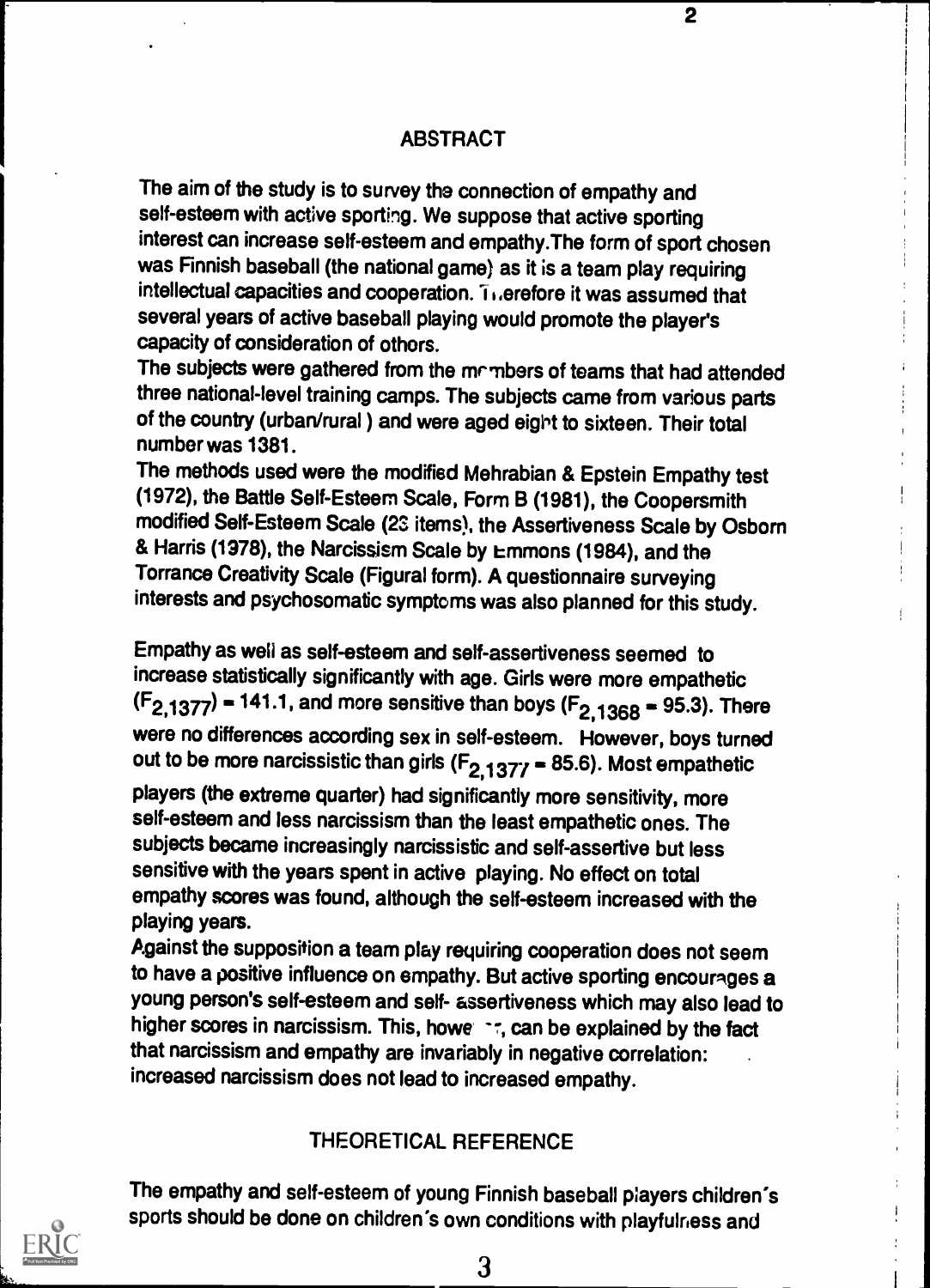3 avoiding unnnecessary competition. Testing one's own psychic and physical limits and overcoming oneself are the source of inner motivation which has necessarily nothing to do with competing others. Physical exerciso and

sports relax and raise the spirits. They also have an evident influence on mental health and self-image. Sports and exercise affect one's self-concept, self-esteem and self-appraisal. Good performance and success in team games add confidence in one's own talents and skills. Sports and exercise affect directly certain parts of the self-concept that GRe concerning the concept of one's body and physical capacity. An integrated and positive self-image is one of the cornerstones of a sound personality. The positive self-image also seems to involve good marks in sports, good school success in general, an active interest in sports and good physical shape ( Felkes & Kay 1971; Kay, et al., 1972; Leonardson 1977; Martinek, et al., 1978; Lintunen, et al., 1984). Stoner & Bandy (1977) noticed female subjects in team sports had a higher need for deference than nonparticipants while nonparticipants had a higher need for intraception, change, and heterosexuality. Johnson (1972) studied 66 women athletes in basketball and compared their test results with 21 bowlers, 79 field hockey players, and with 24 tournaments. The basketball players scored significantly lower than other three groups on personality traits, such as dominance, capacity for status, sociability, social presence, self-acceptance, responsibility, self-control, tolerance, achievement via conformance, achievement via independence, intellectual efficiency, and psychological-mindedness.

Bird (1979) studied 17 body contact ice hockey players, aged 8- to 11-yr.-old girls, and 44 boys, age 18- to 11-yr. old who played recreational competitive heckey in the same locale. Factors tough-minded, enthusiastic, self-assured, reserved, and excitable were the largest discriminators between the female and male profiles. The boys did not differ from the norms for the CPO by Porter & Cattell (1968), although the girls differed significantly from norms, being more tough-minded and enthusiastic. Bird surrested that girls with certain personality structures may elect to par. ite and remain in sports. Dowd & Innes (1981) tested 93 sportsme and sportswomen with the Cattell 16 PF. Players were in volleyball team and in individual squash sports.Volleyball players were more forthright, less shrewd and less anxious than the squash players. State-level players (competitive) trained more frequently, had participated in sport for longer, were more intelligent and less anxious than the average players. At the more elite level of competition volleybalVteam players seem to be more assertive, intelligent, controlled, venturesome, imaginative, stable, reserved, and less anxious. The ability to apply talents in a disciplined manner and self-control was also greater in high-level performers in baseball (La Place, 1954) and swimming (Ogilvie, 1968). High-level performers in wrestling, hockey, and baseball have been found to be more self-sufficient



₫

i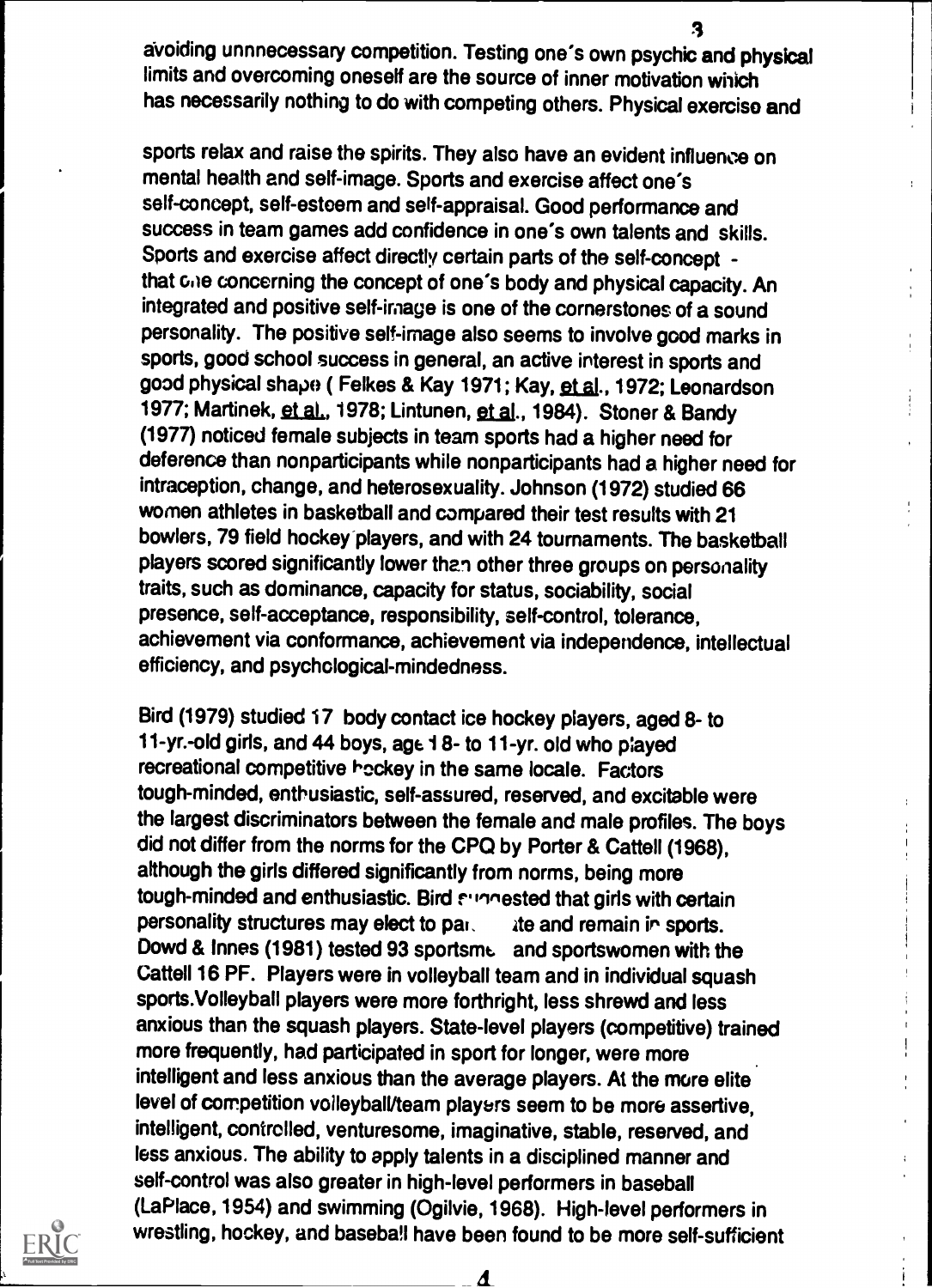4 than the normal population (Kroll, 1967; Ogilvie, 1968; Bird, 1970). There is evidence that self-sufficiency is significantly greater in samples of participants in individual sport than team athletes (Peterson, et al., 1967; Ogilvie, 1968).

Competition situations are not fruitful for the self-image and self-esteem. The most important thing in a competition is good results. Rubinstein's study (1977) showed that self-esteem developed in training camp circumstances with no competitiveness, but did not develop during competitive training camps. Competition situations cause more pressure for girls than for boys. Team competition levels down the effects on one individual. The defeats and victories are shared as a group performance (Kalliopuska, 1983a).

Vanfraechem-Raway (1976) studied three handball teams during a championship with tests and sociometry. The best team was the most cohesive one. Among the players who were rejected, some were very passive whereas others were very aggressive. However, there was no evidence of a relation between an absence of adaptation and a low status.

Competitiveness and aggressive behaviour correlate positively ( Bamett & Bryan, 1974 ). The activistic personality characteristics (aggressive, competitive, and perfectionist) are more evident among athletes with an extrinsic orientation than among athletes with an intrinsic orientation (Snyder & Spreitzer 1979). Kirkcaldy (1982) noticed that males in attacking team sport positions were substantially higher in tough-mindedness, dominance, aggressiveness, and extraversion compared to mid-field players. Athletes were more likely than nonathletes to describe themselves as "competitive". Maloney and Petrie (1972) studied Canadian youth in grades 8 through 12 and found that males and participants in organized athletics were more likely to be oriented toward skill and victory than females and nonparticipants. Males and athletes were more likely to embrace a professional orientation toward sport than females and nonathletes. However, Balazs (1975) studied the EPPS test results and life histories of 24 Olyr.pic female champions. The EPPS data revealed that they had a high need for achievement, for autonomy, for angression, and for succorrance. Olympic champions has a deep desire to excel, early goal-setting, and the ability to follow through on these goals, a strong self-concept, well-developed heterosexuality, and supportive parents who had high expectations for their daughters.

Competitiveness and empathy correlate negatively as well as aggressiveness and empathy (Marcus, et al., 1979;Kalliopuska 1983a). Novotny and Petrak (1983) compared characteristics of 67 junior ice hockey players (mean age 18 yrs) with those of 89 older student male players (mean age 15 yrs) and 20 younger student male players (mean age



5

÷,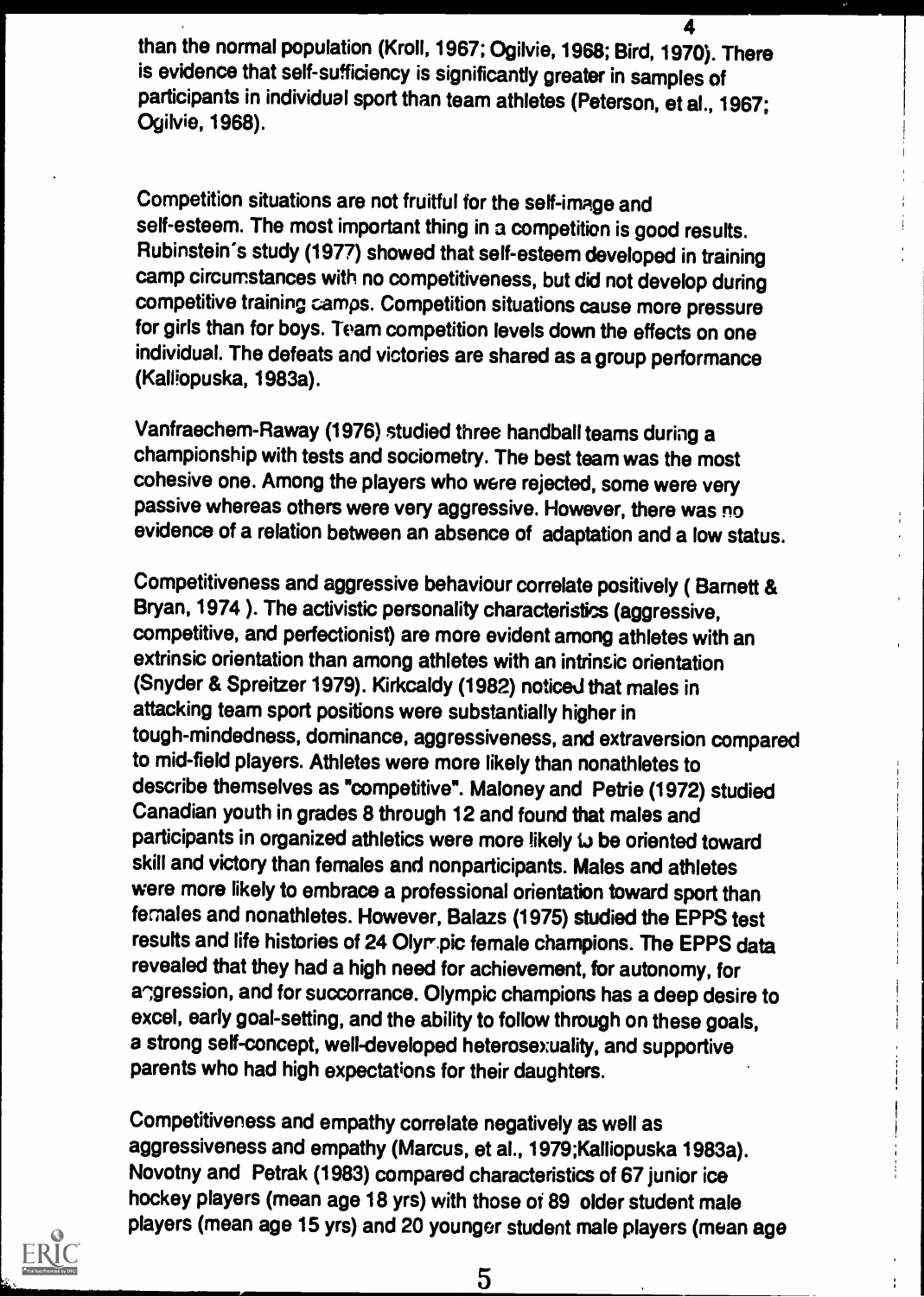5 12 yrs). The juniors in higher competition were f.ex. more extraverted, less trustful in life situations, more sophisticated and spontaneous, more ambitious, less emotional, more flexible interpersonally, and more conventional and imitative than other subjects. However, lower competition juniors scored highest in intelligence. School students were the most self-confident.

The competitiveness manifests itself in the coach's views: the success of the team is sought for at any cost. Another coach might have the reed to educate the trainees (Koskinen & Makkonen, 1984). According to Norske (1985) the children do not want violent sports but are more prone for the fair play if they are allowed to make their own rules. According to Hahn (1985) diminishing sport violence requires changes in the values attached to success and winning. Tne most powerful guards of sport violence are the coaches. Particularly, a success-oriented coach will allow playing against the rules - at least if the adversary team has superiority (Salminen, 1985). Penman, et al. (1974) found that the more successful coaches had a more authoritarian personality than the less successful coaches.

 $\mathbf{r}$ 

 $\mathbf{I}$  $\mathbf{I}$  $\mathbf{I}$ 

ŧ

Active sporting at its best increases self-esteem and develops holistic empathy. However, there may also be dangers involved: the ambition of sport societies, coaches or parents may diminsh the agreeableness of the sports. The positiveness of sports and exercise depends on the social surroundings which create the need and form the facilities for the activities. If the human concept supports the homo ludens the sports activities can be expected to zupport the development of a holistic personality, promote empathy and strengthen the self-esteem.

The aim of the study was to survey the connection between active sporting and empathy and self-esteem. The Finnish baseball is the Finnish non-violent national game. It is a team game which requires both intellectual and emotional harmony and the smooth cooperation of the members of a team Several years of active baseball playing will presumably increase the self-esteem and assertiveness of the junior players as well as promote considerate behaviour - empathy in the  $p \rightarrow q$ ground and during training.'

#### METHOD

#### **Subjects**

The junior teams competing the training camp championship of summer 1985 formed the subject material of the study. Altogether 560 girls and 819 boys in three training camps were tested in small groups. Their age varied from eight to sixteen years. The training camps were national and therefore the subject material represents extensively all social classes.



<u>ჩ</u>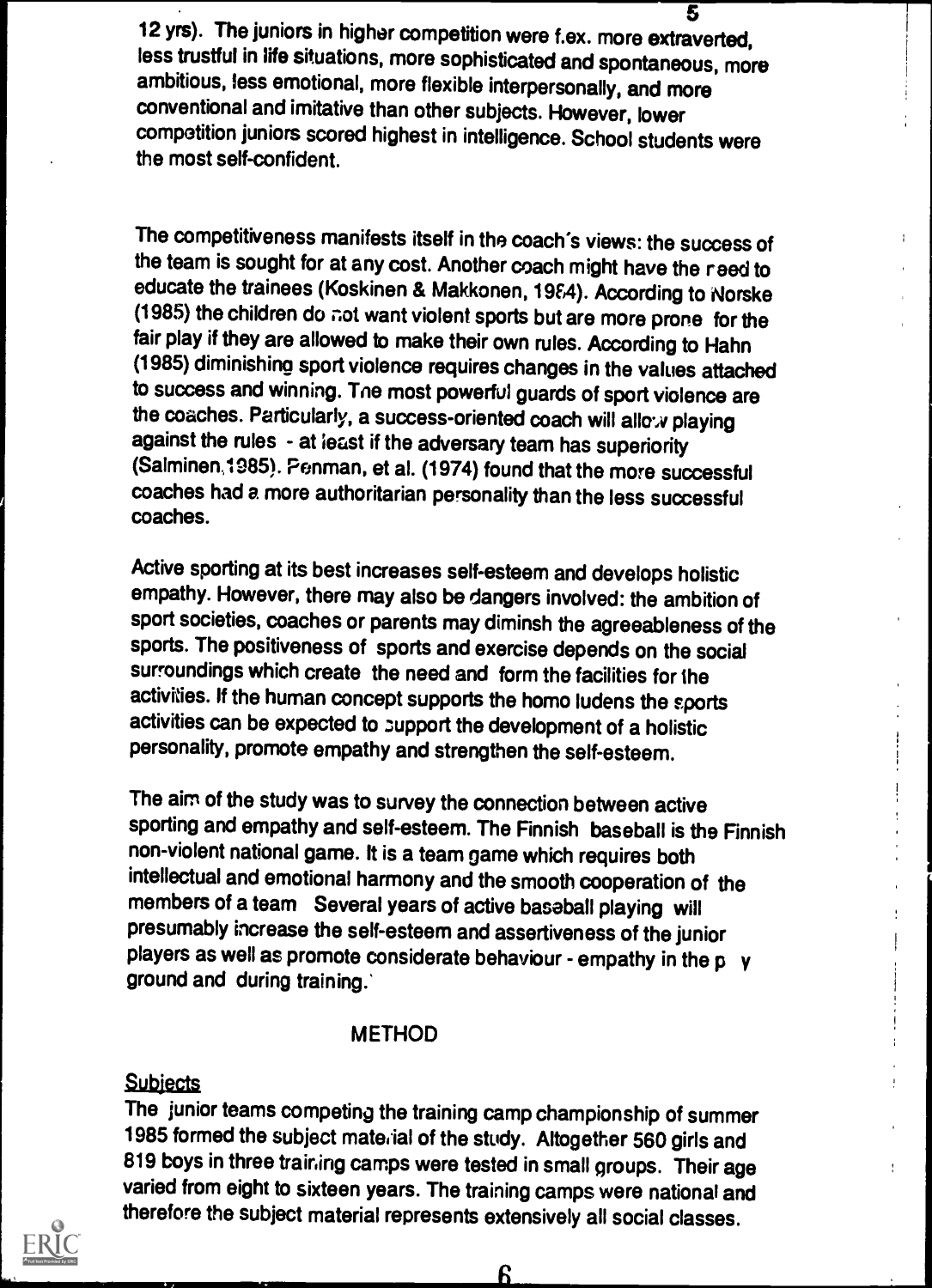#### Measures

Empathy was studied with the Mchrabian & Epstein s3-item scale (1972), whose answer alternatives were modified to a three-step form. Sensitivity is one of the essential components of empathy (six items) (Kalliopuska, 1984). The self-esteem was measured with Battle's 30 -item scale (1981) with answers either yes or no. The self-assertiveness was studied with the Osborn & Harris 30-item scale (1978), with 5-step answers. The 36-item questionnaire with modified 3-step form designed primari' by Emmons was used for measuring narcissism (1984).

## RESULTS

This study showed again that girls are statistically very significantly more empathetic than boys ( $F_{2,1377}$  = 141.1). The difference between the sexes was evident with the very young and it increases with age (Table 1). However, the differences in the empathy scores for girls and for boys was below the avarage when compared to earlier studies (Kalliopuska, 1980; Kalliopuska, 1983a; 1983b). The reason is probably the fact that the empathy scores for baseball playing girls were lower than the girls' empathy scores on the average. The empathy scores go up with age  $(F_{8,1377} = 4.7)$ . This study also supports the view on the development of empathy as a function of age. There are no differences in empathy according to social class, although the trend was for higher empathy scores for upper class children. Urban and rural children do not differ in empathy  $(F_{2,1377} = 0.6)$ . Girls were more sensitive than boys  $(F_{2.1368} - 95.3)$ , the differences being greatest among the very young. Sensitivity does not increase ...th age - as has been earlier noticed (Kalliopuska, 1984). Active sporting may have an influence on low sensitivity scores. There are no differences in sensitivity according to social class or place of living.

Contrary to earlier Finnish results (Rauste 1974; Kauppinen-Toropainen 1983) girls and boys do not differ in self-esteem (F  $_{2.1377}$  = 3.3)(Table 2).

On the other hand, it may also be considered that active baseball playing keeps up the girls' high self-esteem (Table 3). Self-esteem increases very significantly with age ( $F_{8,1368}$  = 13.3). There were no differences in the self-esteem according to social class with the very young trainees  $(F_{3,520} = 5.9)$ . In the whole mass all the results showed highest

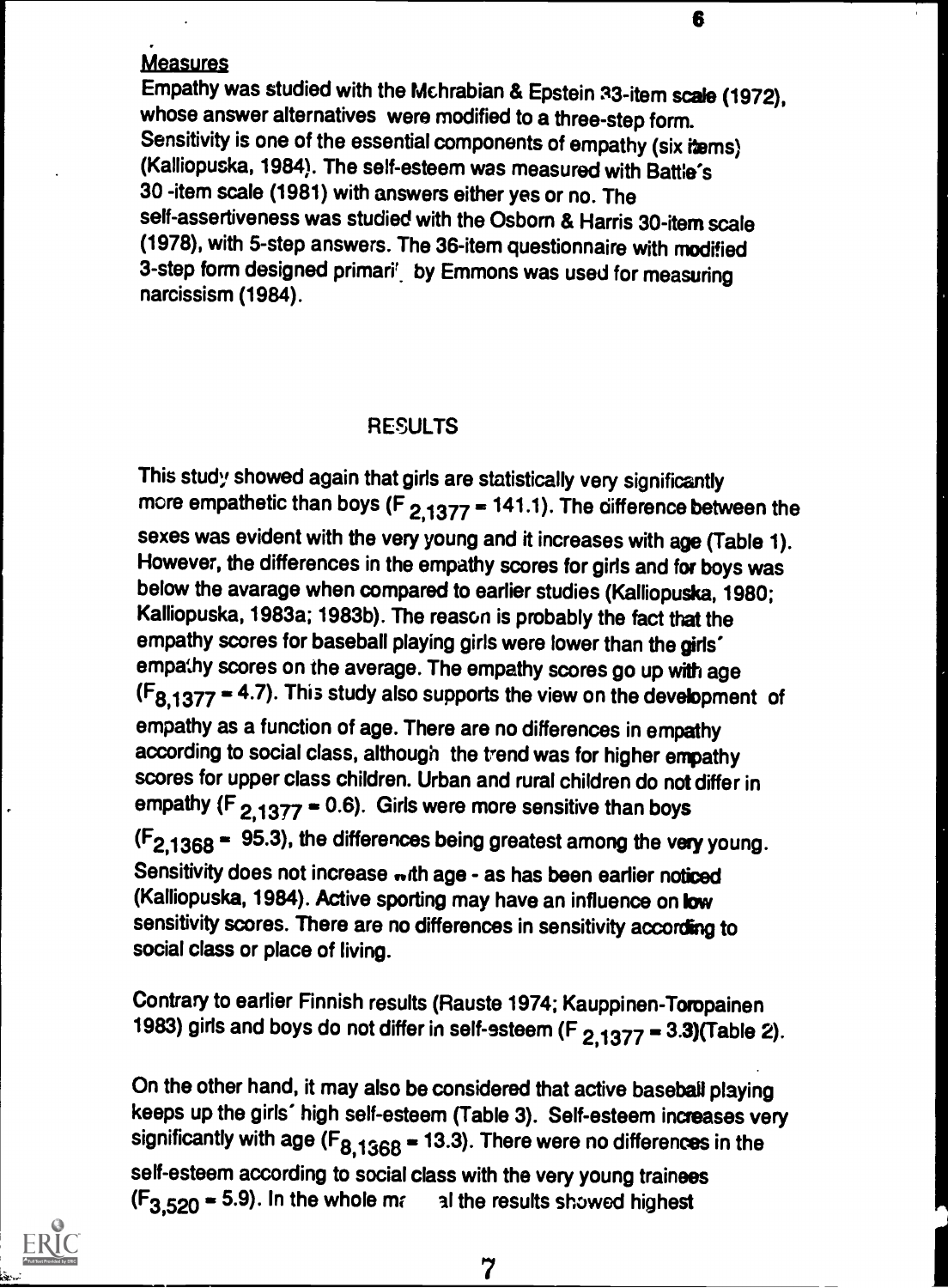7 self-esteem in the highest (N= 388) and the lowest (N=22) social class  $(F_{3,1363} = 16.7)$ .

The typical sex difference in self-assertiveness does not show in this study ( $F_{2,1377}$  = 2.0). Playing baseball seems to increase the girls' self-assertiveness, because younger boys had higher self-assertiveness level than younger girls (F  $_{2,1377}$  = 8.9). The self-assertiveness also seems to increase with age significantly (F  $_{8,1368}$  = 8.2). In self-assertiveness there are no differences as to social class or place of living.

Sound self-esteem involves a certain amount of self-love, which then forms the basis for loving others. Self-respect and self-acceptance are necessary prerequisites for self-love. The self-love should, however, not suffocate empathy and prosociability (Kalliopuska 1984). Narcissism increases with age (F  $_{8.1371}$  = 2.9) and with the years of active baseball playing (F  $9.1364$  = 4.7). Narcissism is statistically significantly more general among boys than girls (F  $_{2,1377}$  = 85.6). There are no differences in narcissism according to social class and place of living.

The whole testing material (N=1381) on the junior players of Finnish baseball was divided into extreme quarters according to their empathy score. Comparing these quarters gave following results: - the most empathetic players were statistically significantly more sensitive than the least empathetic ones  $(F_{1,751} = 777.0)$ .

- the most empathetic players had statistically significantly better self-esteem than the least empathetic ones( $F_{1,751}$  = 7.0).

- the most empathetic players were less narcissistic than the least empathetic ones  $(F_{1,751} = 35.5)$ .

- the most empathetic players smoke less than the least empathetic ones  $(F<sub>1.751</sub> = 8.3).$ 

The subjects became increasingly narcissistic and self-assertive but less sensitive with years spent in active Finnish baseball playing. There was no effect on total empathy scores. On the other hand, self-esteem increased with the years in active soort (Tables 3,4). Against the supposition a team play requiring cooperation not seem to have a positive influence on empathy. But active sporting encourages a young person' s self-esteem and self-assertiveness which may also lead to higher scores in narcissism. This, however, can be explained by the fact that narcissism and empathy are invariably in negative correlation (Watson, et al. 1984): increased narcissism does not lead to increased empathy. As mentioned before competitiveness and empathy correlate negatively: therefore the increase of narcissism might be a natural trend in competitive sport although the

8

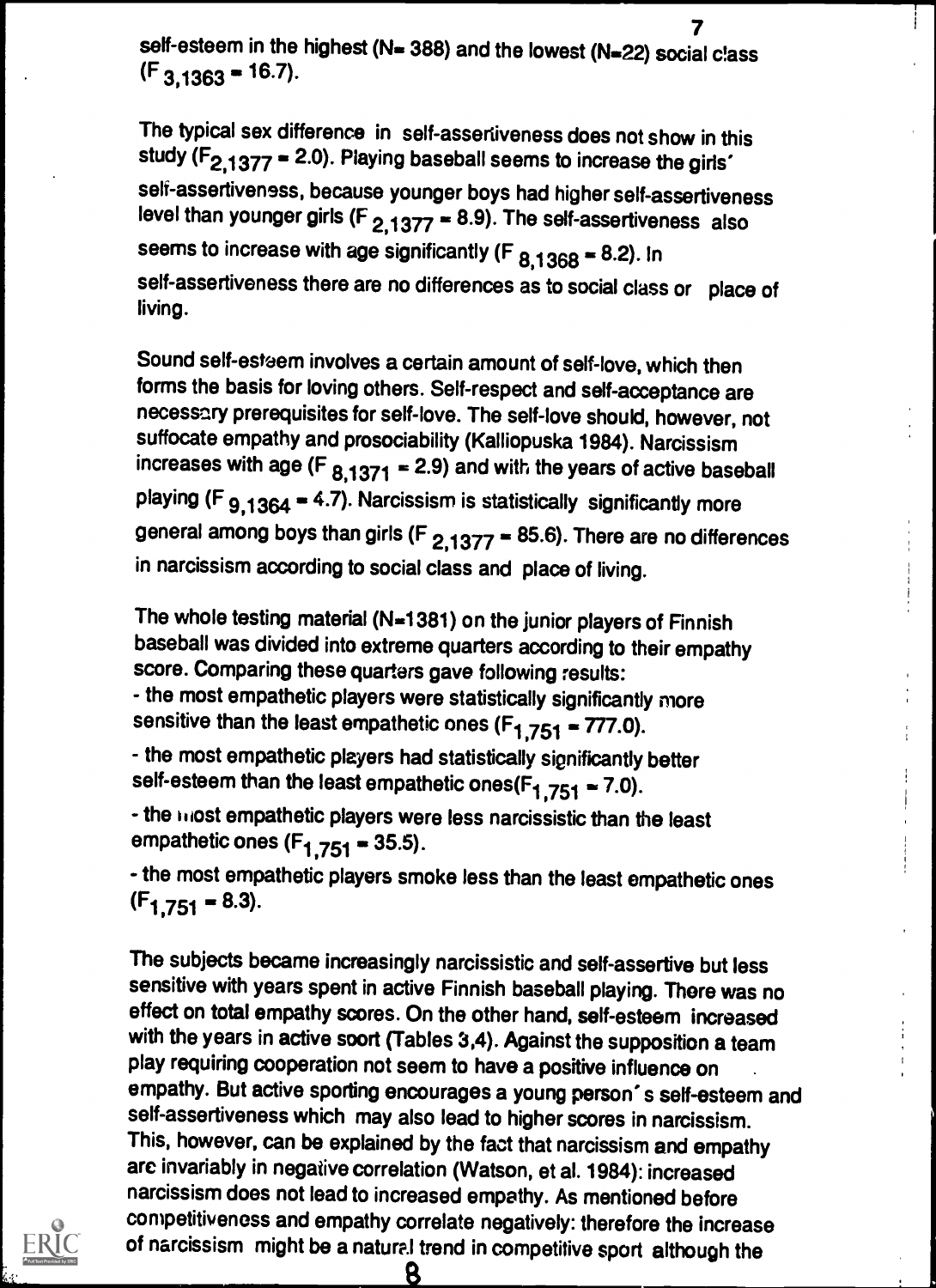8 game itself has the possibility to promote empathy and prosociability. The results did not support Bird's idea (1979) that the certain personality structure may lead to play a specific game. On the contrary, the active Finnish baseball playing may develop personality characteristics, f.ex. self-esteem, self-assertiveness, and narcissism.

#### REFERENCES

Balazs, E. K. Psycho-social study of outstanding female athletes. Research Qua.terly, 1975, 46, 267-273.

Barnett, M. A., & Bryan, J. H. Effects of competition with outcome feedback on children' s helping behavior. Developmental Psychology, 1974, 10, 838-842.

Battle, J. Culture-free SEI Self-esteem inventories for children and adults. Seattle. Special Child Publications. 1981.

- Bird, E. I. Personality structure of Canadian intercollegiate ice hockey players. In G. S. Kenyon (Ed.), Contemporary psychology of sport. Chicago: Athletic Institute, 1970. Pp. 149-156.
- Bird, E. I. Multivariate personality analysis of two children' s hockey teams. Perceptual and Motor Skills, 1979, 48, 967-973.

Dowd, R., & Innes, J. M. Sport and personality: effects of type of sport and level of competition. Perceptual and Motor Skills, 1981, 53, 79-89.

Emmons, R. A. Factor analysis and construct validity of the narcissistic personality inventory. Journal of Personality Assessment, 1984, 48, 291-300.

Felker, D., & Kay, R. Self-concept, sports interests, and sport participation and body type of seventh- and eightgrade boys. The Journal of Psychology, 1971,78, 223-228.

Johnson, P. A. A comparison of personality traits of superior skilled women athletes in basketball, bowling, field hockey, and golf. Research Quarterly, 1972, 43, 409-415.

Kalliopuska, M. Children's helping behaviour. Personality factors and parental influences related to helping behaviour. Annales Academiae Scientiarum Fennicae Dissertationes Humanarum Litterarum 24. Helsinki. Suomalainen Tiedeakatemia, 1980.

Kalliopuska, M. Empatia- tie ihmisyyteen. Helsinki. Kirjayhtymä. 1983a.

Kalliopuska, M. Empathy in school students. Poster presentation in the Seventh Biennial Meetings of International Society for the Study of Behavioural development, Munich, August 1983b.

Kalliopuska, M. Itsetunto. Helsinki. Kirjayhtymä. 1984. (Self-esteem)



ŧ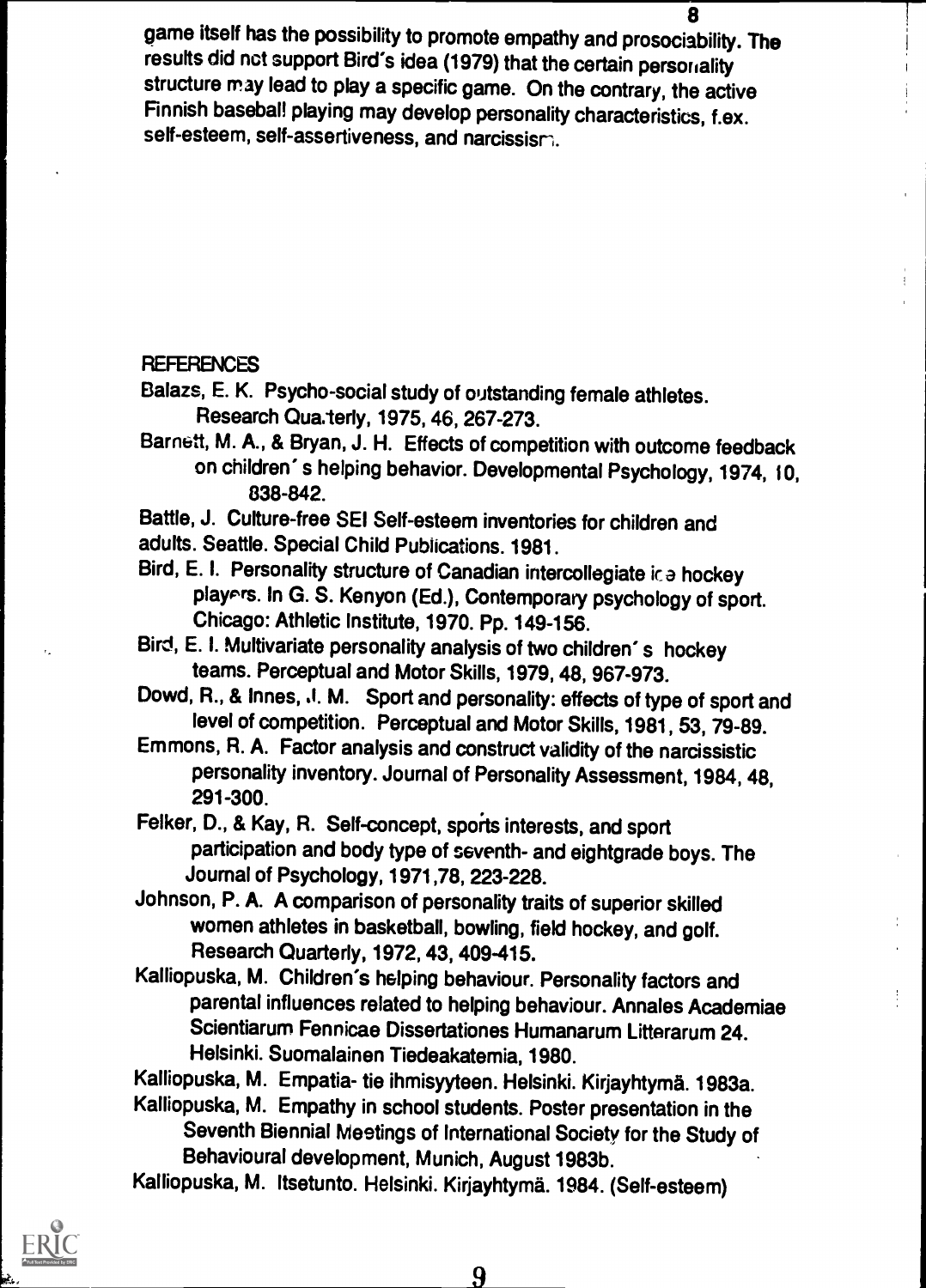- 9 Kauppinen-Toropainen, K. Nuorten itsetunnon kehitys. Psykologia 4/1983, 247-251.
- Kay, R. Felkner, D., & Varoz, R. Sport interests and abilities as contributors to self-concept in junior high school boys. Research Quarterly, 1972, 43, 208-215.
- Kirkcaldy, B. D. Personality and sex differences related to positions in team sports. International Journal of Sport Psychology, 1982, 13, 141-153.
- Koskinen, V., & Makkonen, K. Lasten jääkiekkovalmentajat ohjaajina. Psykologian pro gradu -tutkielma. Jyväskylän yliopisto. Jyväskylä. 1984.
- Kroll, W. Sixteen Personality Factor profiles of collegiate wrestlers. Research Quarterly, 1967, 38, 49-57.
- LaPlace, J. P. Personality and its relationship to success in professional baseball. Research Quarterly, 1954, 25, 313-319.
- Leonardson, G. R. Relationship between self-concept and perceived physical fitness. Perceptual and Motor Skills, 44, 62.
- Lintunen, T., Rahkila, P., Silvennoinen, M., & Ostorback, L. Lapsiurheilututkimus. Liikunta ja tiede, 1984, 21, 200-203.
- Maloney, T., & Petrie, B. Professionalization of attitudes toward play among Canadian school pupils as a function of sex, grade, and athletic participation. Journal of Leisure Research, 1972, 4, 184-185.
- Marcus, R. F., Telleen, S., & Rcke, E. J. Relation between cooperation and empathy in young children. Developmental Psychology, 1979, 15, 346-347.
- Martinek, T. J., Cheffers, J. T. F., & Zaichkowsky, L. D. Physical activity, motor development and self-concept: race and age differences. Perceptual and Motor Skills, 1978, 46, 147-154.
- Mehrabian, A., & Epstein, N. A measure of emotional empathy. Journal of Personality, 1972, 40, 525-543.
- Novotny, L. , & Petrak, B. Characteristics of junior and schoolboy ice hockey players. International Journal of Sport Psychology, 1983, 14, 15-26.
- Ogilvie, B. C. Psychological consistencies within the personality of high-level competitors. Journal of the American Medical Association, 1968, 205, 780-786.
- Osborn, S., & Harris, G. Assertiveness training for women. Charles C Thomas Publisher, Sprinfield, II. 1978.
- Penman, K. A., Hastad, D. N., & Cords, W. L. Success of the authoritarian coach. Journal of Social Psychology, 1974, 92, 155-156.
- Peterson, S. L., Weber, F. C., & Trousdalc, W. W. Personality traits of women in team sports vs women in individual sports. Research Quarterly, 1967, 38, 686-690.
- Porter, R. B., & Cattell, R. B. Manual for the Children' s Personality Questionnaire. Champaign, II: Institute for Personality & Ability Testing, 1968.

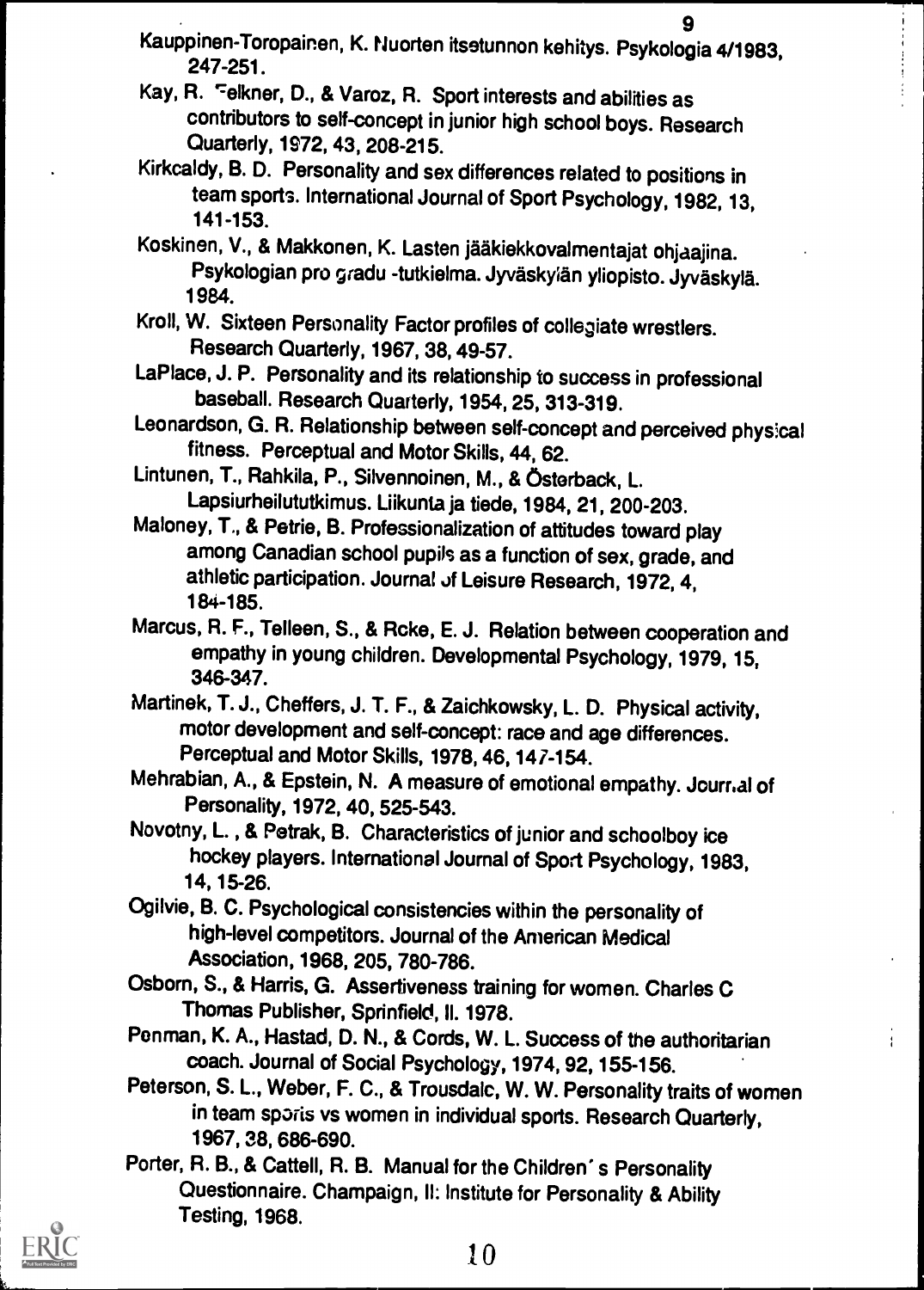- Rauste, M<sub>`</sub>L. Nuorison ihmis- ja maailmankuva II. Tyttöjen ja poikien ihmiskuva. Turun yliopiston psykologian laitoksen tutkimuksia 14. Turku.1974.
- Rubinstein, R. P. Changes in self-esteem and anxiety in competitive and noncompetitive camps. The Journal of Social Psychology, 1977, 102, 55-57.
- Salminen, S. Maailman urheilupsykologit koolla. Psykologia 4/1985, 259-261.
- Snyder, E. E., & Spreitzer, E. Orientations toward sport: Intrinsic, normative, and extrinsic. Journal of Sport Psychology, 1979, 1, 170-175.
- Stoner, S., & Bandy, M. A. Personality traits of females who participate in intercollegiate competition and nonparticipants. Perceptual and Motor Skills, 1977, 45, 332-334.
- Vanfraechem-Raway, R. Etude de la personalite sociale du sportif en fonction de la structuration de son equipe. International Journal of Sport Psychology, 1976, 7, 169-186.
- Watson, P. J., Grisham, S. 0., Trotter, M. V., & Biderman, M. D. Narcissism and empathy: validity evidence for the narcissistic personality inventory. Journal of Personality Assessment, 1984, 48, 301-305.

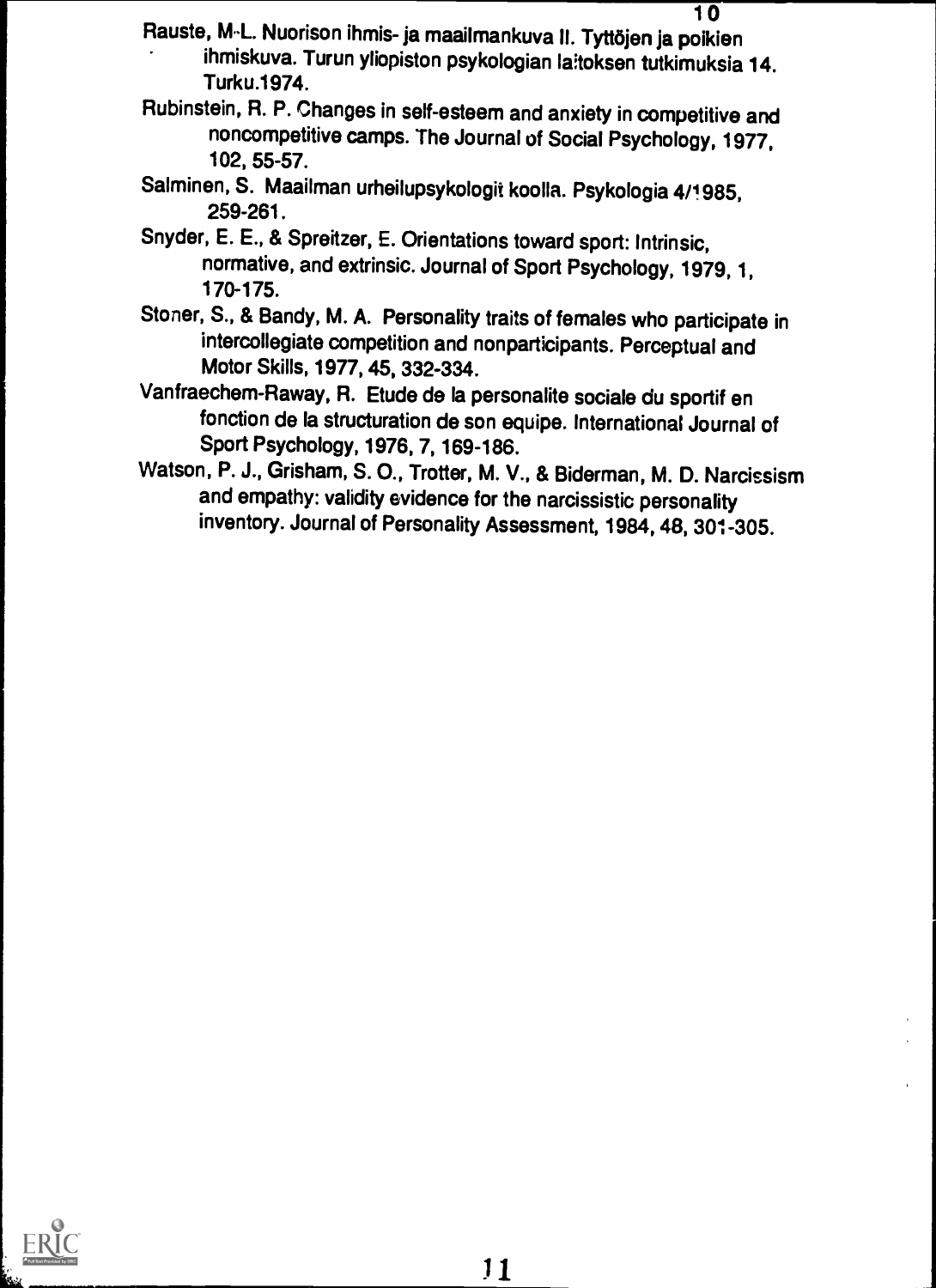|                               | <b>EMPATHY</b> |           | <b>SENSITIVITY</b> |           |
|-------------------------------|----------------|-----------|--------------------|-----------|
|                               | Ħ              | <b>SD</b> | M                  | <b>SD</b> |
| YCUNGSTER TRAINEES            |                |           |                    |           |
| CAMP $(N = 524)$              |                |           |                    |           |
| <b>GIRLS</b> $(N = 198)$ 69.4 |                | 6.1       | 14.8               | 2.2       |
| BOYS $(N = 326)$ 64.5 6.3     |                |           | 12.8               | 2.9       |
| TOTAL $(N = 1379)$            |                |           |                    |           |
| <b>GIRLS</b> $(N = 560)$ 71.0 |                | 6.8       | 14.6               | 2.3       |
| BOYS $(N = 619)$ 64.7 7.0     |                |           | 12.6               | 2.9       |

TACLE 1: EMPATHY AND SENSITIVITY AMONG BOYS AND GIRLS

# TABL2 2: SELF-ESTEEM, SELF-ASSERTIVENESS, AND NARCISSISM AMONG BOYS AND GIRLS

|                    |                |  | SELF-ESTEEM SELF-ASSERTIVENESS NARCISSISM |             |          |           |  |
|--------------------|----------------|--|-------------------------------------------|-------------|----------|-----------|--|
|                    | M<br><b>SD</b> |  | M                                         | <b>SD</b>   | M        | <b>SD</b> |  |
| YOUNGSTER TRAINEES |                |  |                                           |             | $\Delta$ |           |  |
| CAMP $(N = 524)$   |                |  |                                           |             |          |           |  |
| <b>GIRLS</b>       | 189<br>43      |  | 96.8                                      | 11.8        | 242      | 7.9       |  |
| <b>BOYS</b>        | 19.7<br>41     |  | 97.6                                      | 12.3        | 31.4     | 10.0      |  |
| All $(N = i381)$   |                |  |                                           |             |          |           |  |
| <b>GIRLS</b>       | 202<br>43      |  | 100.0                                     | $12.2$ 24.3 |          | 10.0      |  |
| <b>BOYS</b>        | 20.6<br>4.4    |  | 100.1                                     | 12.6        | 32.2     | 11.6      |  |
|                    |                |  |                                           |             |          |           |  |

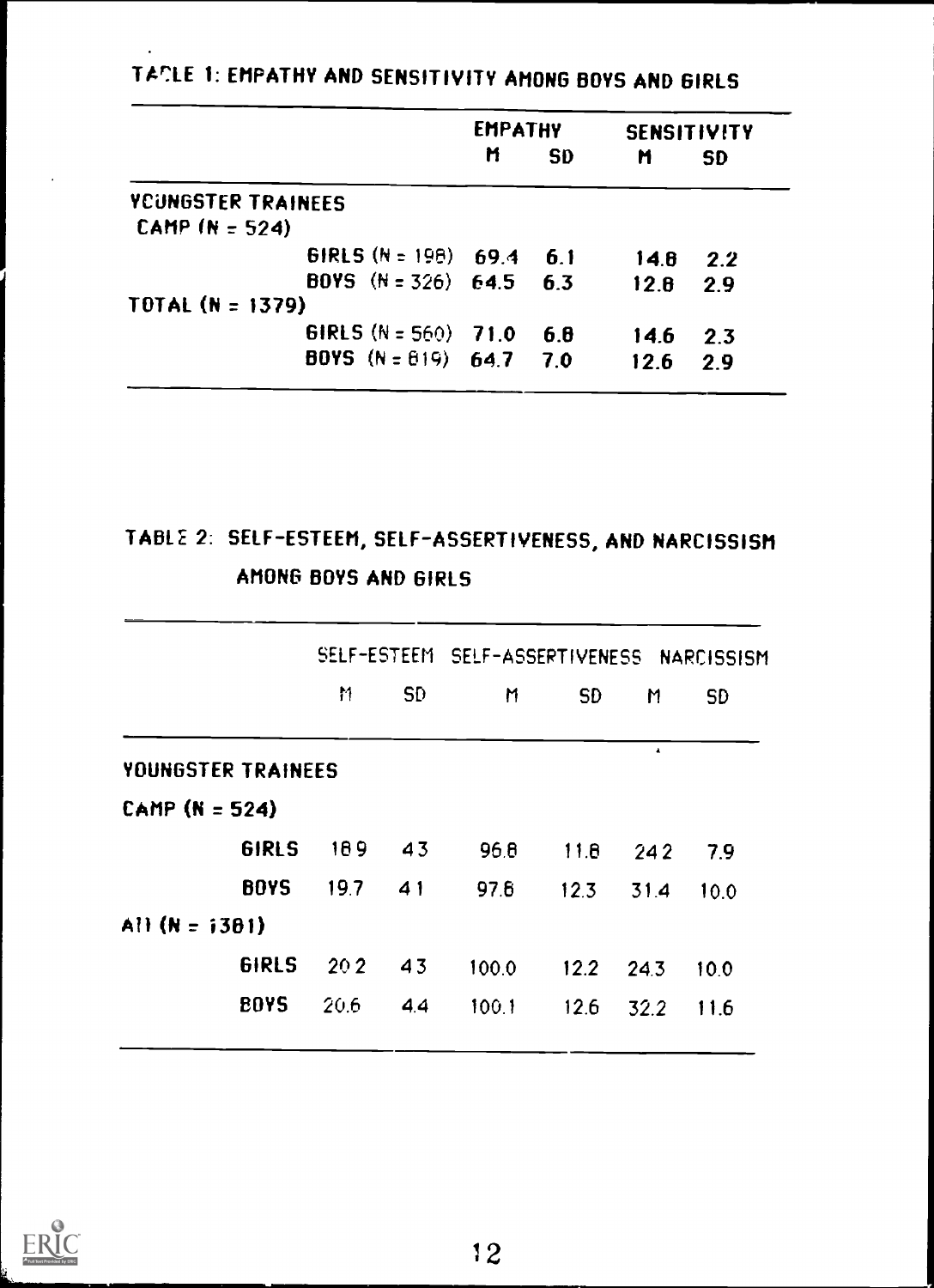| YEARS                   | EriPATHY |           |                     | SENSIT.VITY |
|-------------------------|----------|-----------|---------------------|-------------|
|                         | M        | <b>SD</b> | n                   | <b>SD</b>   |
| $\mathbf{1}$            | 67.9     | 7.4       | 13.9                | 2.7         |
| $\boldsymbol{2}$        | 67.6     | 6.6       | 13.7                | 2.7         |
| $\overline{\mathbf{3}}$ | 66.9     | 7.1       | 13.6                | 2.9         |
| 4                       | 66.8     | 0.0       | 131                 | 3.0         |
| 5                       | 67.3     | 7.4       | $\ddot{\mathbf{v}}$ | 3.0         |
| 6                       | 67.8     | 0.0       | 13.2                | 2.6         |
| 7                       | 67.2     | 6.0       | 13.4                | 2.9         |
| $\boldsymbol{\theta}$   | 67.3     | 9.6       | 13.2                | 2.0         |
| 9                       | 68.9     | 7.9       | 12.9                | 2.6         |
| 10                      | 64.6     | 6.9       | 11.6                | 2.5         |

TABLE 3: EMPATHY AND SENSITIVITY ACCORDING TO TRAINING

YEARS

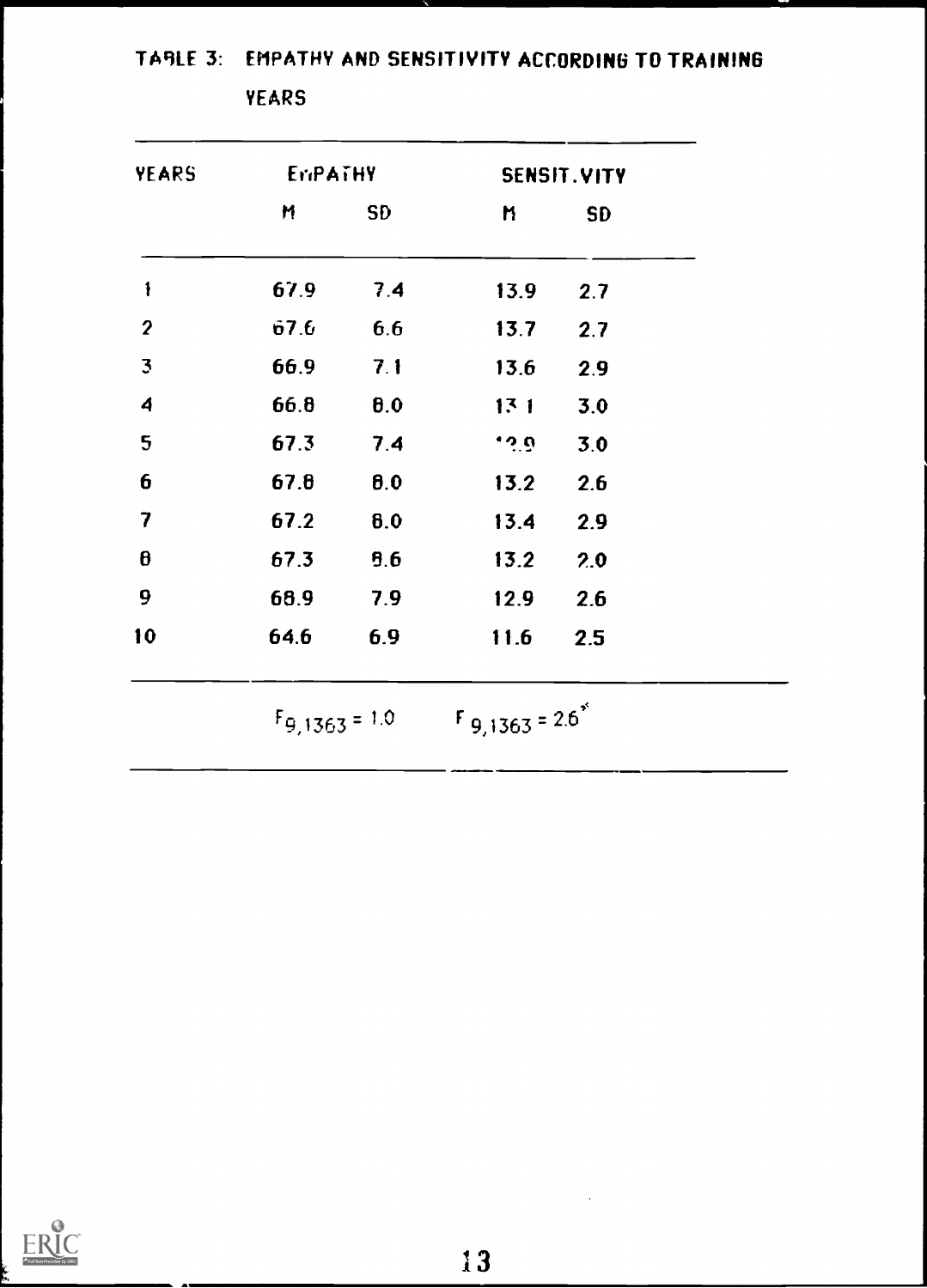| <b>Years</b>         |                       |           | Self-esteem Self-assertiveness Narcissism |                     |      |                     |
|----------------------|-----------------------|-----------|-------------------------------------------|---------------------|------|---------------------|
|                      | Ħ                     | <b>SD</b> | M                                         | <b>SD</b>           | ĸ    | <b>SD</b>           |
| 1                    | 193                   | 4.2       | 96.6                                      | 113                 | 26.4 | 9.6                 |
| $\overline{2}$       | 196                   | 44        | 97.9                                      | 14.3                | 27.5 | 10.3                |
| $\overline{3}$       | 20.3                  | 4.2       | 1004                                      | 125                 | 290  | 11.7                |
| 4                    | 21.2                  | 42        | 100.3                                     | 11.6                | 30.3 | 12.2                |
| 5                    | 213                   | 4.5       | 101.0                                     | 113                 | 299  | 129                 |
| 6                    | 214                   | 43        | 101.7                                     | 12.6                | 30.0 | 12.1                |
| 7                    | 22.4                  | 3.5       | 104.4                                     | 12.4                | 31.6 | 11.6                |
| $\tilde{\mathbf{C}}$ | 197                   | 6.0       | 100.6                                     | 6.6                 | 35.1 | 13.3                |
| $\overline{9}$       | 23.1                  | 36        | 107.6                                     | 11.3                | 35.2 | 17.8                |
| 10                   | 246                   | 2.7       | 107.6                                     | 162                 | 44.6 | 21.6                |
|                      | $F_{9,1364} = 7.9***$ |           |                                           | $F_{9,1364} = 3.3*$ |      | $F_{9,1364}=4.7***$ |

# TABLE 4: SELF-ESTEEM, SELF-ASSERTIVENESS AND NARCISSISM ACCORDING TO TRAINING YEARS

## TABLE 5: SENSITIVITY IN THE EMPATHY QUARTERS AMONG FINNISH BASEBALL PLAYERS

|                | n    | <b>SD</b> | N   | $F_{1,751}$            |
|----------------|------|-----------|-----|------------------------|
| THE LOWEST     |      |           |     |                        |
| <b>QUARTER</b> | 11.0 | 2.5       | 377 |                        |
| THE HIGHEST    |      |           |     | $777.0$ <sup>***</sup> |
| QUARTER        | 15.6 | 1.9       | 376 |                        |

14

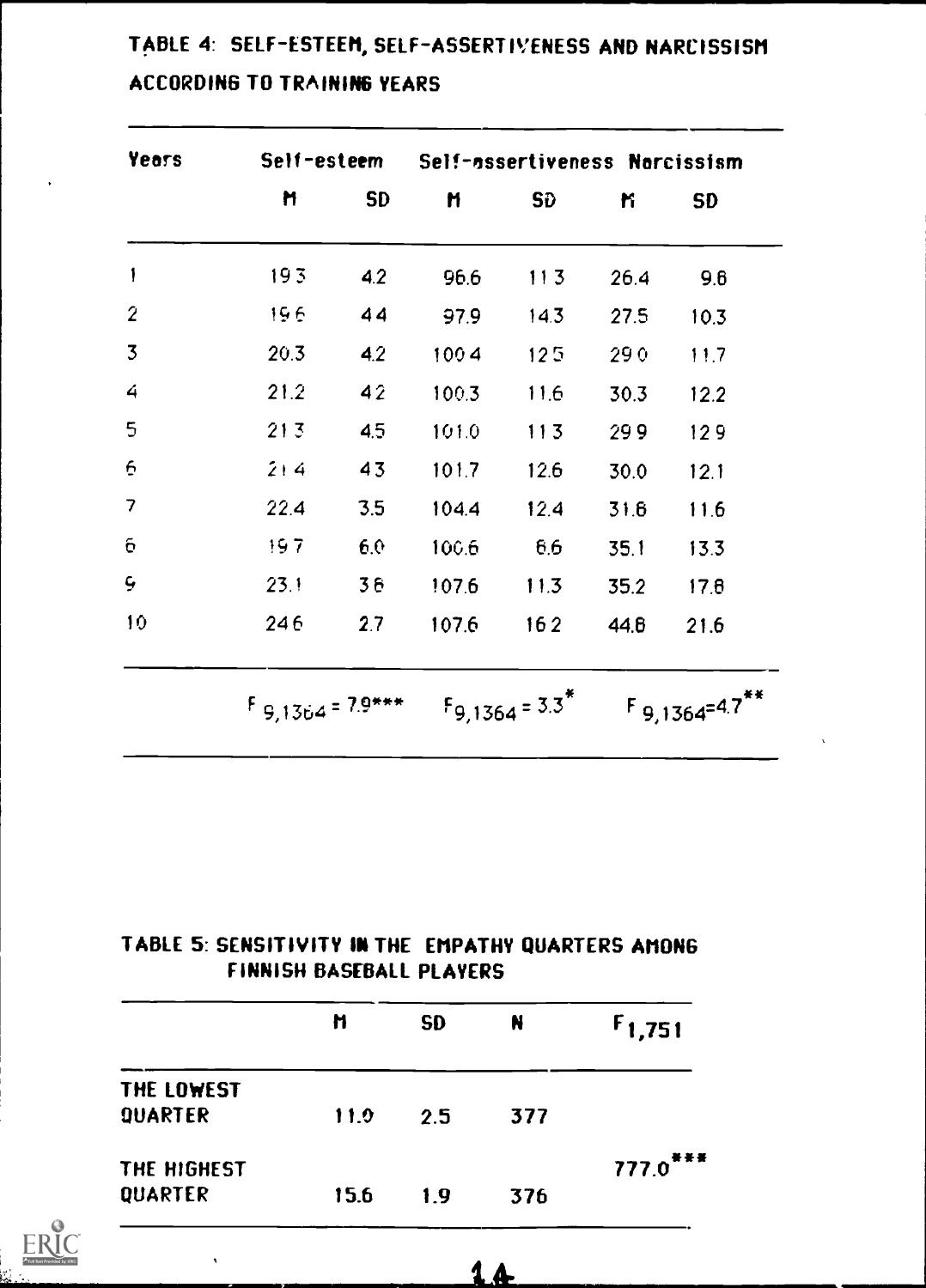| UUMIUN FIMMIJN DAJEDALL FLATEKJ |      |           |     |             |  |  |
|---------------------------------|------|-----------|-----|-------------|--|--|
|                                 | M    | <b>SD</b> | N   | $F_{1,751}$ |  |  |
| THE LOWEST<br><b>QUARTER</b>    | 20.2 | 4.4       | 377 |             |  |  |
| THE HIGHEST                     |      |           |     | $7.0***$    |  |  |

QUARTER 21.1 4.3 376

## TABLE 6: SELF-ESTEEM IN THE EMPATHY QUARTERS AMONG JUNIOR FINNISH BASEBALL PLAYERS

## TABLE 7: NARCISSISM IN THE QUARTERS AMONG JUNIOR FINNISH BASEBALL PLAYERS

|                        | M    | <b>SD</b> | N   | $F_{1,751}$ |
|------------------------|------|-----------|-----|-------------|
| THE LOWEST<br>QUARTER  | 32.0 | 12.2      | 377 |             |
| THE HIGHEST<br>QUARTER | 26.9 | 11.4      | 376 | $35.5***$   |

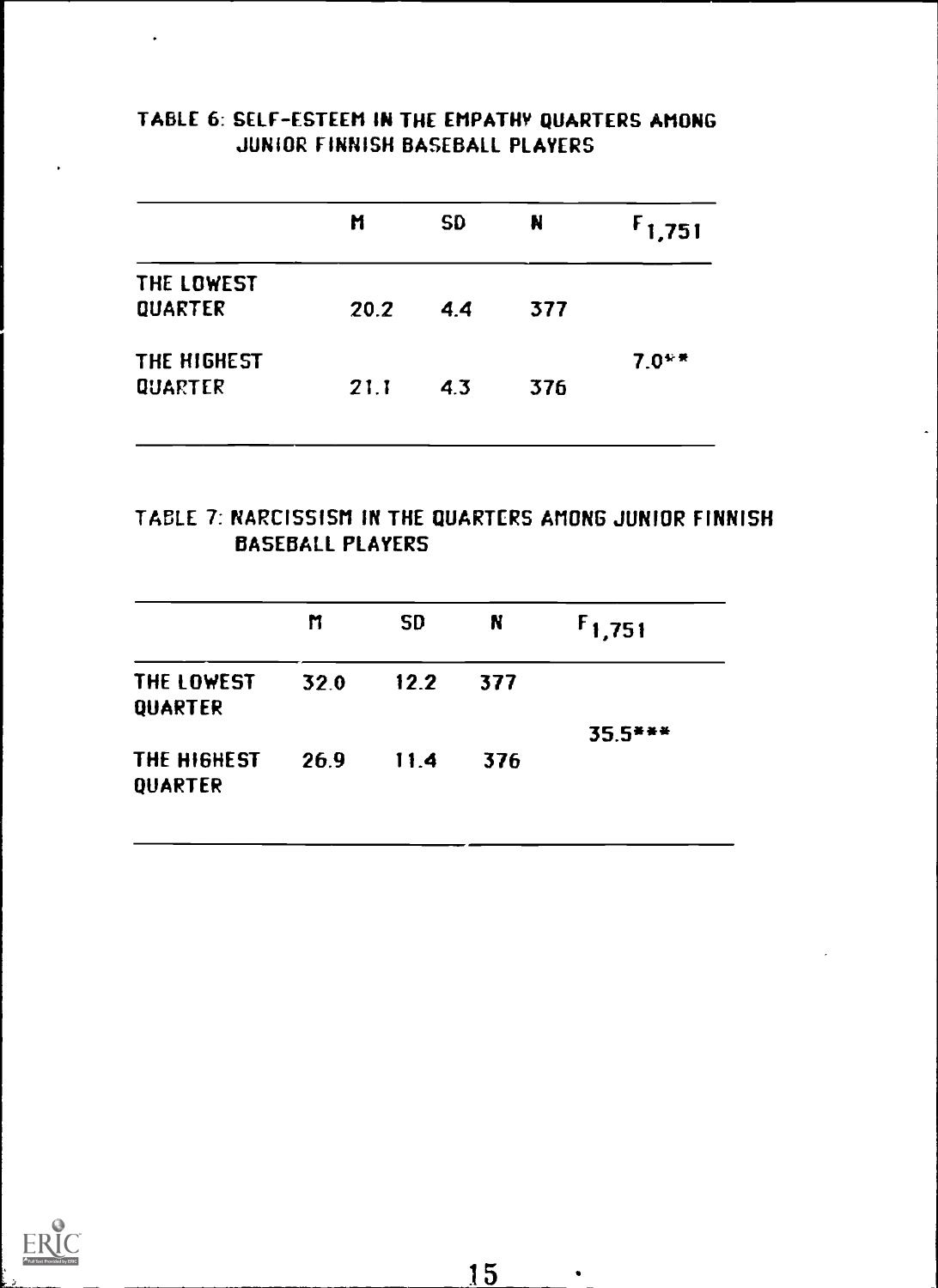| .6E          |      | SELF-ESTEEM (BATTLE) |     |              |  |  |
|--------------|------|----------------------|-----|--------------|--|--|
|              | n    | <b>SD</b>            | N   | $F_{8,1371}$ |  |  |
| <b>8 YP.</b> | 19.8 | 7.2                  | 4   |              |  |  |
| <b>9 YR.</b> | 19.2 | 4.5                  | 48  |              |  |  |
| 10 YR.       | 19.0 | 4.4                  | 253 |              |  |  |
| 11 YR.       | 19.6 | 3.8                  | 312 |              |  |  |
| 12 YR.       | 20.6 | 4.3                  | 293 | .<br>13.3    |  |  |
| 13 YR.       | 21.6 | 4.1                  | 321 |              |  |  |
| 14 YR.       | 21.6 | 4.6                  | 94  |              |  |  |
| 15 YR.       | 22.9 | 4.7                  | 50  |              |  |  |
| 16 YR.       | 20.6 | 3.8                  | 5   |              |  |  |

 $\rightarrow$ 

1ABLE 8: SELF-ESTEEM ACCORDING TO AGE AMONG JUNIOR FINNISH BASEBALL PLAYERS

| TABLE 9: SELF-ASSERTIVENESS AND NARCISSISM ACCORDING TO |  |
|---------------------------------------------------------|--|
| AGE AMONG JUNIOR FINNISH BASEBALL PLAYERS               |  |

| <b>AGE</b>    |       |           | SELF-ASSERTIVENESS NARCISSISM |           |     |
|---------------|-------|-----------|-------------------------------|-----------|-----|
|               | N     | <b>SD</b> | M                             | <b>SD</b> | N   |
| <b>8 YR.</b>  | 91.0  | 15.4      | 25.5                          | 12.0      | 4   |
| <b>9 YR.</b>  | 96.5  | 14.4      | 29.9                          | 9.8       | 48  |
| 10 YR.        | 96.9  | 11.8      | 28.8                          | 9.8       | 253 |
| 11 YR.        | 98.3  | 11.7      | 28.6                          | 10.0      | 311 |
| <b>12 YR.</b> | 100.0 | 12.8      | 27.6                          | 12.2      | 294 |
| <b>13 YR.</b> | 103.4 | 12.4      | 29.1                          | 12.2      | 321 |
| 14 YR.        | 102.4 | 11.4      | 30.8                          | 15.2      | 94  |
| <b>15 YR.</b> | 105.1 | 11.2      | 35.4                          | 14.8      | 50  |
| <b>16 YR.</b> | 102.2 | 12.9      | 26.2                          | 10.9      | 5.  |